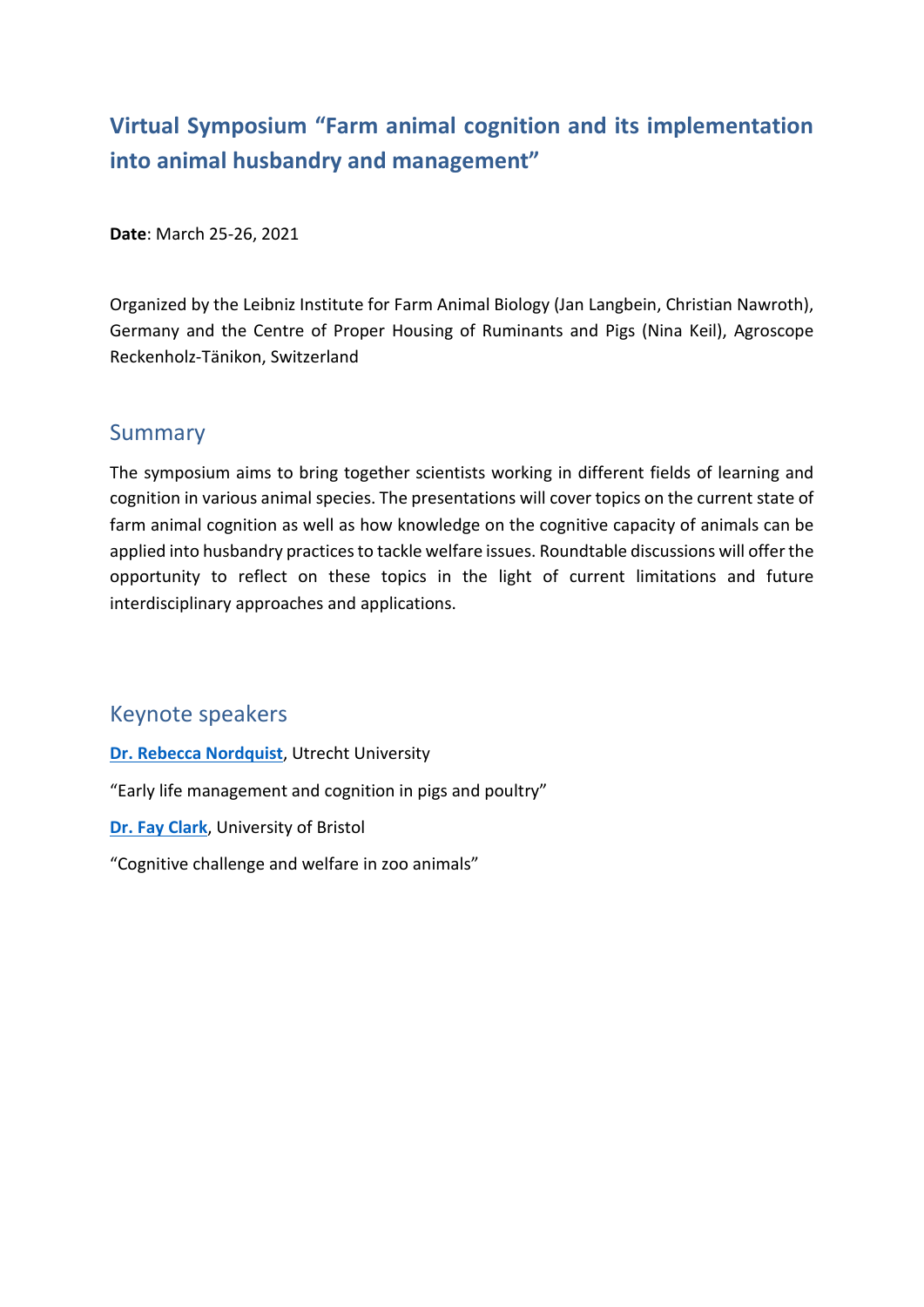### Program

#### **Day 1 (25.3.2021, Thursday)**

09:00 – 09:30\* **Opening**

**Chair:** Sandra Düpjan

09:30 – 10:30 **Plenary**: Nordquist "Early life management and cognition in pigs and poultry"

10:30 – 11:00 Rault "Development of the joint-log-lift task in pigs: hints on cooperation?"

11:00 – 11:30 Nawroth "A cognitive test battery to assess the impact of selection objectives on learning and cognition in goats"

11:30 – 12:00 Chincarini "Looking into the sheep brain: the use of fNIRS and its limits"

12:00 – 13:30 **Lunch break**

**Chair:** Liza R. Moscovice

13:30 – 14:00 Wondrak "Who is a happy pig? – Does social status influence decision making of free ranging pigs in a cognitive bias task?"

14:00 – 14:30 Baciadonna "Anticipatory behaviour as a tool for assessing goat emotions"

14:30 – 15:00 Dudde "Serotonin, Sociality, Fear and Learning in Chickens"

15:00 – 15:15 **Break**

**Moderators:** Christian Nawroth & Katrina Rosenberger

15:15 – 16:15 **Roundtable**

#### **Day 2 (26.3.2021, Friday)**

**Chair:** Christian Nawroth

09:00 – 10:00 **Plenary**: Clark "Cognitive challenge and welfare in zoo animals"

10:00 – 10:30 Neave "Managing for the individual: personality of dairy animals can inform tailored feeding management"

10:30 – 11:00 Baragli "An innovative perspective on animal-human multimodal emotional interplay: the horse as a model"

11:00 – 11:30 Tallet "Acoustic communication between humans and farm animals"

11:30 – 13:00 **Lunch break**

**Chair:** Jan Langbein

13:00 – 13:30 Manteuffel "Signal feeding: automated operant conditioning as the key element of a feeding system"

13:30 – 14:00 Rosenberger "Cognitive testing as enrichment for farm animals? Assessment of welfare outcomes and their relevance for housing"

14:00 – 14:30 Rorvang "Learning and cognition in cattle and its potential to optimize future housing conditions"

14:30 – 15:00 Krueger "Do husbandry and management create needs or offer opportunities for innovation in equids?"

15:00 – 15:15 **Break**

**Moderators:** Nina Keil & Jan Langbein

15:15 –16:15 **Roundtable**

\* All slots represent Central European Time (CET)